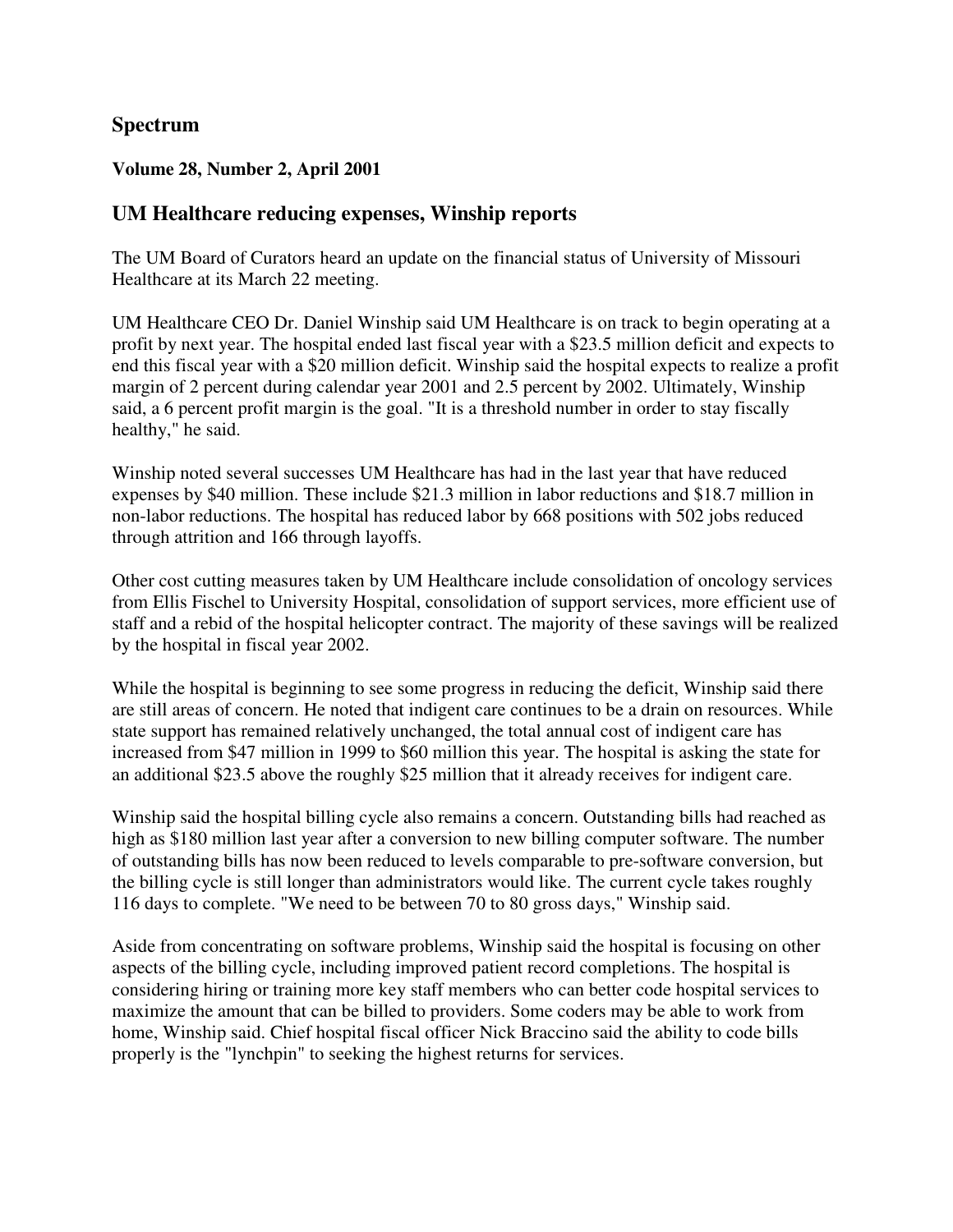In order to increase revenue, UM Healthcare has implemented "facility fees" in hospital-based clinics, which Medicare and other providers allow. Previously, the hospital had only charged a fee for the physician and had absorbed the cost of the health facility. Winship said UM Healthcare is also aggressively challenging managed-care contract denials.

UM Healthcare is seeking to fill major vacancies in physician specialty areas. The hospital system will be seeking approximately 40 new professional staff members in critical fields. Winship said salary increases are needed in order to recruit and retain critical staff. Winship also warned that the hospital system will have to make key capital investments in order to maintain physical resources of the hospital system.

# **UM curators approve parental notification policy for students**

#### **The parental notification policy applies to students who are under 21, unmarried and financially dependent on their parents.**

The UM Board of Curators approved a System-wide parental notification policy at the Board's March 22 meeting at UM-Kansas City.

Under the new policy, University officials will contact the parents of students who have committed extremely serious or repeated infractions of the student conduct code relating to drugs and alcohol. The policy is consistent with changes made in 1998 to the federal Family Educational Rights and Privacy Act (FERPA) that give colleges and universities the option of notifying parents in situations involving the illegal use of alcohol and controlled substances. As stipulated by federal law, parents will be given no information beyond the fact that an infraction has occurred.

University officials estimate that the parents of fewer than one half of one percent of students will be contacted under the new policy.

The policy was developed by a committee comprised of administrators and students from all four campuses.

Stephen Lehmkuhle, chair of the committee, said recent surveys suggest that the involvement of parents is effective in curbing dangerous drinking behavior. Lehmkuhle cited a recent survey conducted by Bowling Green University, which found that 56 percent of surveyed public institutions with a parental notification policy experienced a reduction — and in some cases a significant reduction — in alcohol violations.

"Although parental notification is not a magic bullet, there is a reasonable likelihood that parental notification will reduce binge drinking," Lehmkuhle said.

Parental notification is designed to be part of an educational process involving parents and students, and is not meant to be punitive in nature, Lehmkuhle said.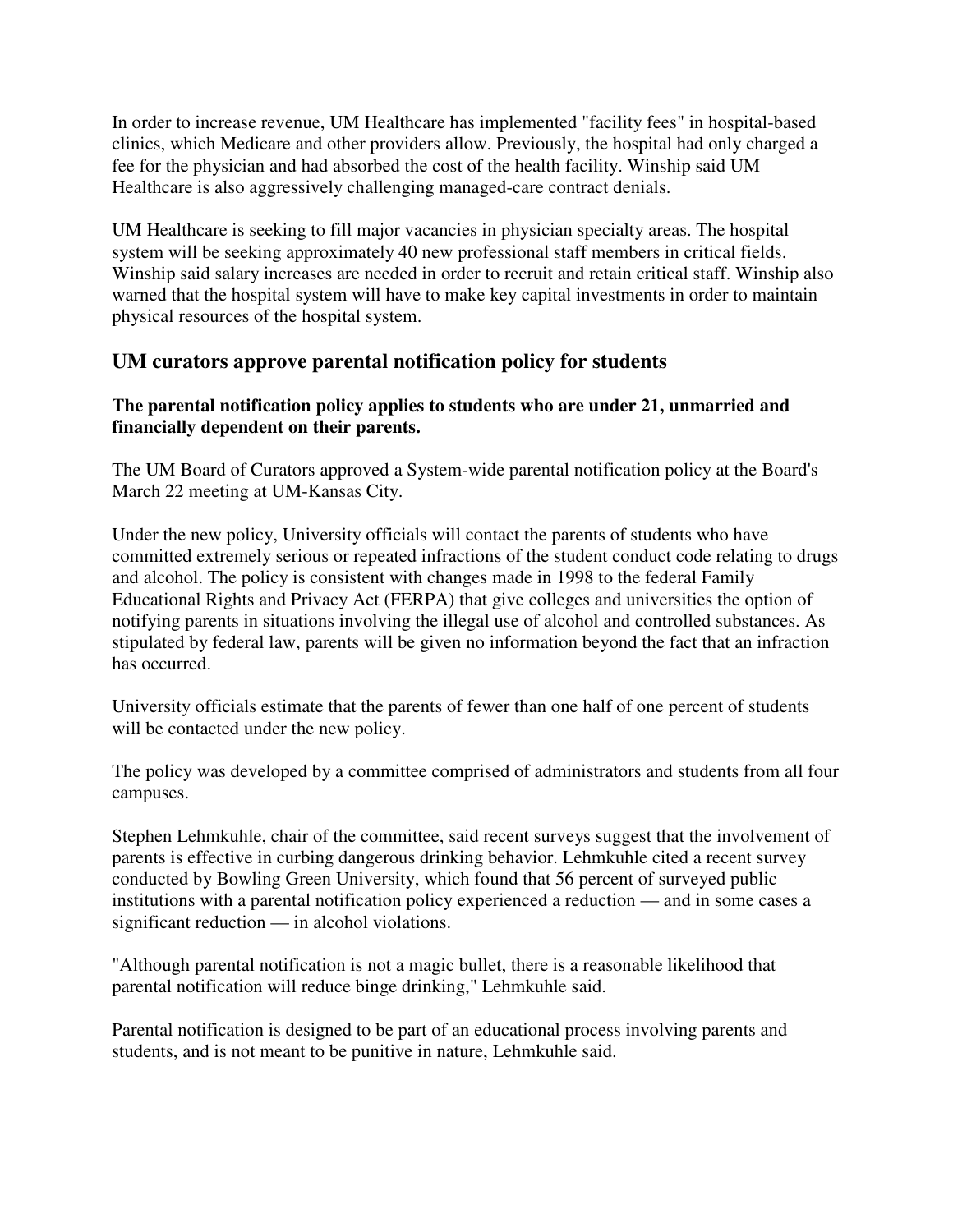Kim Dude, assistant director of the Wellness Center at UM-Columbia, said research has shown that parents who have a "hands off" approach with their students are four times more likely to have students with alcohol and drug problems. She dismissed the popularly held notion that drinking in college should be tolerated as a rite of passage, calling it a "dangerous philosophy."

The parental notification policy applies to students who are under the age of 21, unmarried and financially dependent on their parents. One administrator on each campus will be responsible for deciding whether to notify parents in individual cases. Parents will be given the opportunity before the beginning of the academic year to decline notification.

In most cases parents will be notified after repeated offenses or if an initial offense is found to be severe. An initial severe offense is defined as committing a dangerous act, or committing an act that may result in the potential loss of campus housing privileges or have an impact on student status. The University can exercise its option not to notify parents or legal guardians if it is determined that the best interest of the student would not be served.

Students both supporting and opposing parental notification spoke at the meeting. UM-Columbia students Lauren Palmer and Roger Johnson represented the Associated Students of the University of Missouri, which opposed the proposed policy. Johnson said the University was prying too deeply into the family relationships of students. "My relationship (with my parents) is none of the University's business," Johnson said.

Palmer argued that the University would not be treating its students like adults if the policy passed. She questioned using the financial status of a student to decide whether to notify parents. She said many students are on scholarships and asked whether all providers of scholarships, such as the state or the Board of Curators, should be notified of alcohol and drug violations.

Johnson dismissed arguments that parental notification would be "just one more tool in the box." "It's frustrating to hear that this is "not the magic bullet." Not all of these policies are effective," he said.

UM-Columbia freshman Danny French, who serves in the UM-Columbia student government, spoke in favor of the policy. "Parental notification will help bridge the divide between parents and students," French said.

## **Leadership Development Program seeks nominees**

The University of Missouri is seeking nominations for the Leadership Development Program for fall 2001. The year-long program is part of the President's Academic Leadership Institute established last year by UM System President Manuel Pacheco to provide leadership development opportunities and ongoing support to academic leaders on all four campuses. Institute Director Steve Graham said this year's session will focus on strengthening department chair leadership.

Graham said the role of academic department chair is often overlooked as a leadership position, but in fact it is a key position on each campus. "Many department chairs have had little or no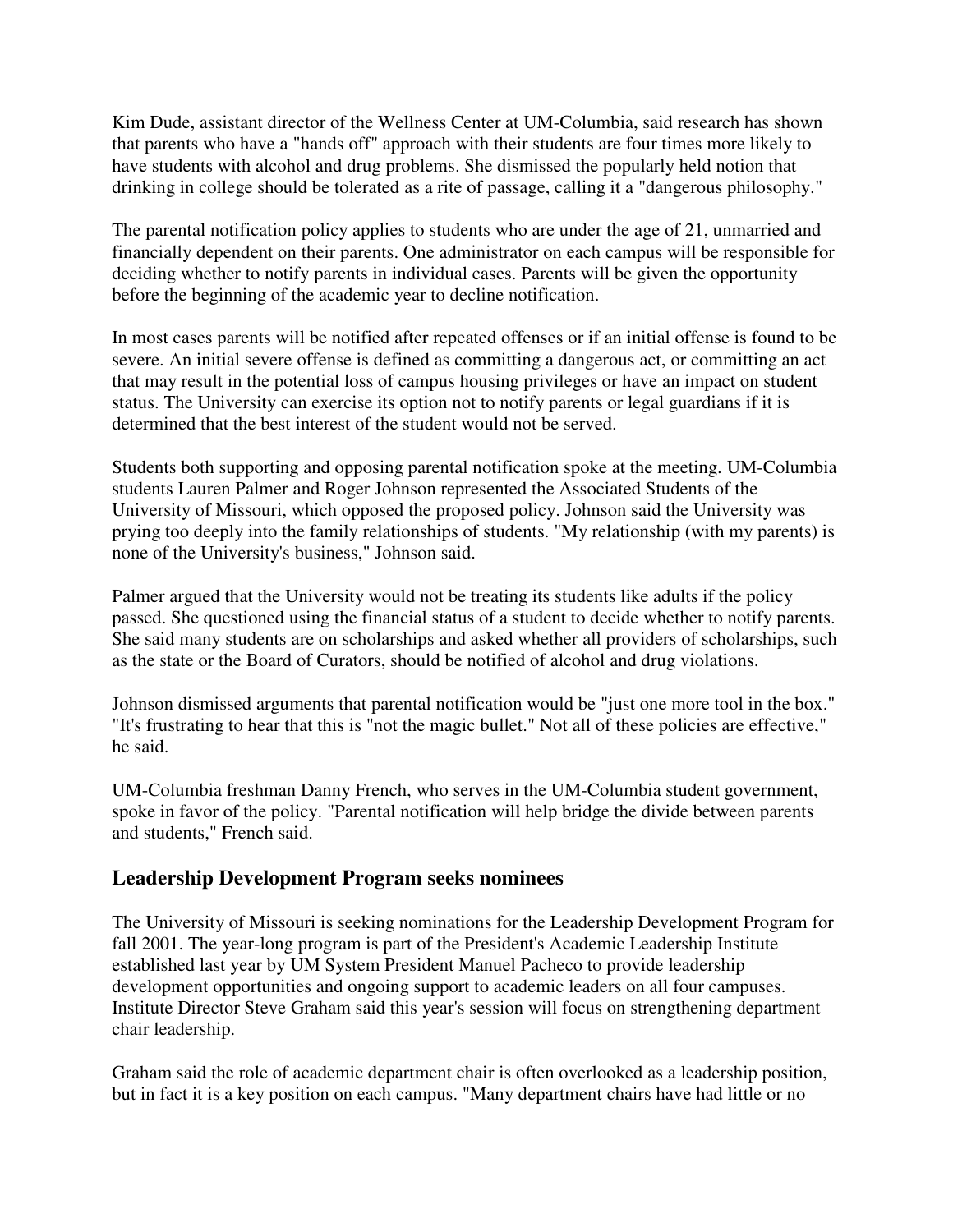preparation for the job," Graham said. "We have decided to focus on this position for professional development because we believe there is opportunity to positively assist people in these positions."

The Leadership Development Program for 2001 will begin with a four-day session from October 1-4. "It is an intensive immersion experience to assess leadership styles, work with other department chairs to solve actual department problems, develop an informal network of expertise, enhance personal leadership skills, and work with other emerging leaders at the University," Graham said. "It's designed to get people out of the office and to focus attention on self assessment and to think about issues of leadership."

In the first year, 34 academic leaders participated in the Leadership Development Program. They represented all four UM campuses and a wide range of academic disciplines. "During the initial four-day session, most campus and departmental boundaries seemed to disappear as the participants worked together," Graham said.

In addition to the intensive fall component, program participants meet once every three months throughout the year for one-day sessions to concentrate on topics of interest to the group. In addition, local campus groups meet about once a month to discuss common concerns and upcoming campus initiatives, and to share ideas and advice.

"The general program format is hands-on — using case studies and simulations to discuss real issues that department chairs face," Graham said.

Nomination forms and additional details about the program format and content can be found at http://www.system.missouri.edu/pali/index.htm . The Chief Academic Officer on each campus along with the academic deans must formally nominate candidates. Nomination forms must be given to chief academic officers on each campus by May 7.

For questions about the program, call Steve Graham, director of the President's Academic Leadership Institute at 573-884-6754 or email him at grahams@umsystem.edu.

## **State appropriations expected to decline for next fiscal year**

UM System President Manuel T. Pacheco reported to the UM Board of Curators March 22 on the status of the University's FY 2002 appropriation request currently being considered by the state legislature.

Pacheco told the curators that Governor Bob Holden signaled in his budget message to the General Assembly in January his intention to make higher education a priority of his administration. Holden's good intentions are being hampered, however, by the realities of a tight budget year brought on by a sluggish economy, declining tax revenues, and rising costs for the state's prescription drug program and mandated programs like Medicare.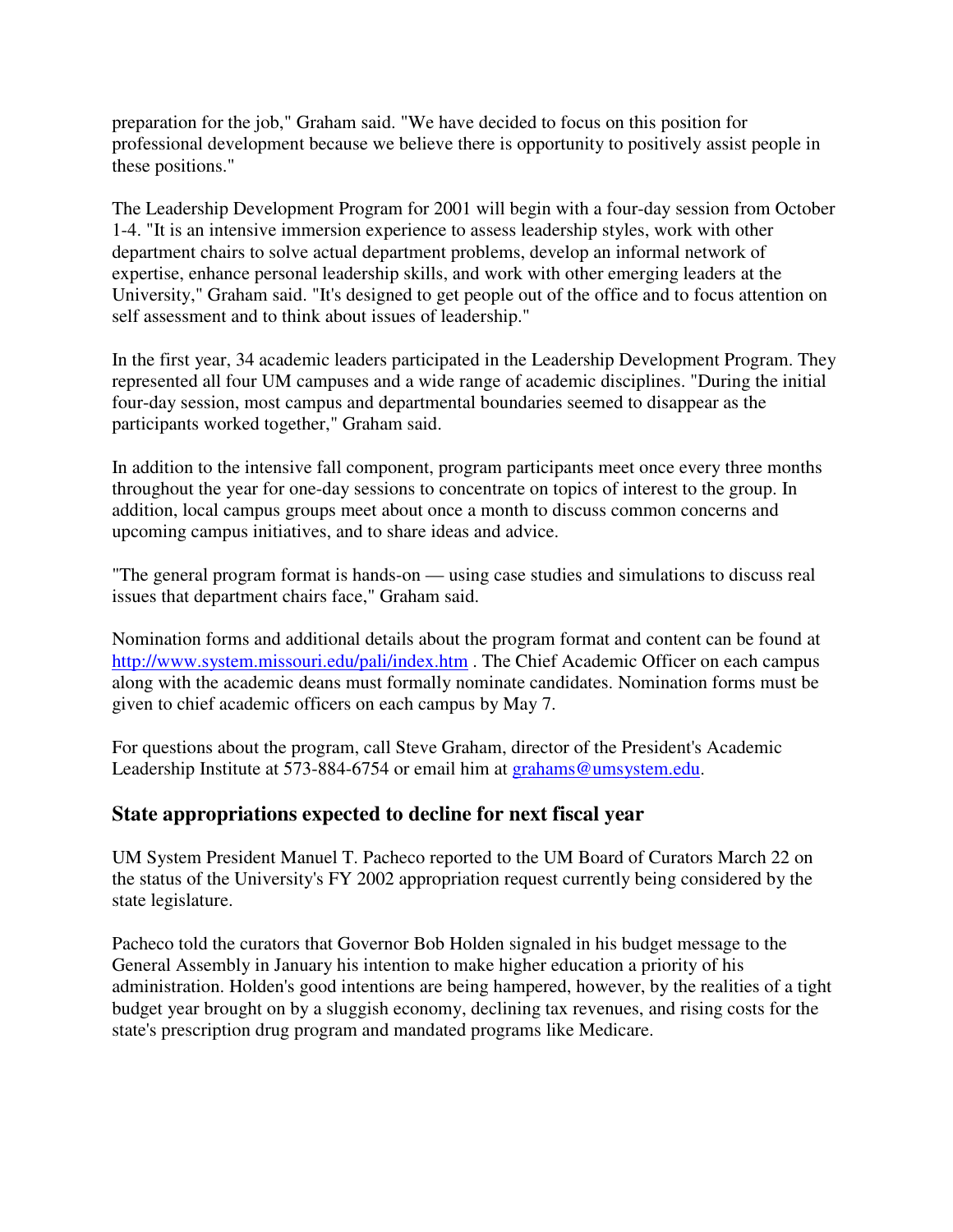Acknowledging that there is little money available for new initiatives, Holden recommended the University of Missouri receive \$456.8 million in state appropriations for FY 2002. The figure included \$15 million for the fourth and final installment of Mission Enhancement funding.

The governor's recommendation did not include additional funds to cover the increased cost of continuing operations, nor did it include money for any capital projects in FY 2002.

University of Missouri Healthcare could be in line to receive approximately \$7.5 million in additional funds to partially cover the cost of indigent care. The funds would have to come from tobacco settlement funds, and it is not certain when or if these funds would flow.

Another issue facing state budget officials involves funds designated for capital projects (building and renovation). The University's capital appropriation for the current fiscal year has been held in escrow while the state awaited the outcome of two Hancock lawsuits involving more than \$500 million in potential refunds to taxpayers. A recent decision by the state Supreme Court favored the state's position that no refund was due. The state will await the outcome of a lower court review of tax credit calculations before deciding what to do with the funds approved for capital projects by last year's legislature.

House Bill #3, which is the main House appropriations bill, was approved March 15 and sent to the Senate. The House action approved slightly more for the University than the governor had proposed.

While the state legislature is not yet done with its work on the FY2002 appropriation, UM administrators have begun planning the University's proposed operating budget for the upcoming fiscal year.

Pacheco said he has issued revised planning assumptions to the four campus chancellors that take into account the changing state fiscal situation.

The planning assumption having to do with the pool set aside for salary and wage increases remains unchanged. Pacheco said it is important for the University to maintain its competitive position with regard to compensation.

"The pool of funds available for salary adjustments in FY 2002 will be equal to a minimum of four percent of the FY2002 salary and wage base for each campus," Pacheco said. "Salary increases will be awarded to individuals based on market and relative merit." Campuses will administer the salary and wage pool in accordance with their respective priorities.

Pacheco said that the estimate for total increased benefit costs has been revised downward, from 7.5 percent to less than three percent. The lower benefit costs will enable the UM System to free up funds to help meet salary and wage goals and to make budgetary adjustments without cutting vital academic programs.

"We are in a good position to modify our budgeting assumptions to respond to the vagaries of an uncertain economy or revisions in state revenue forecasts," Pacheco said. He cited the Board's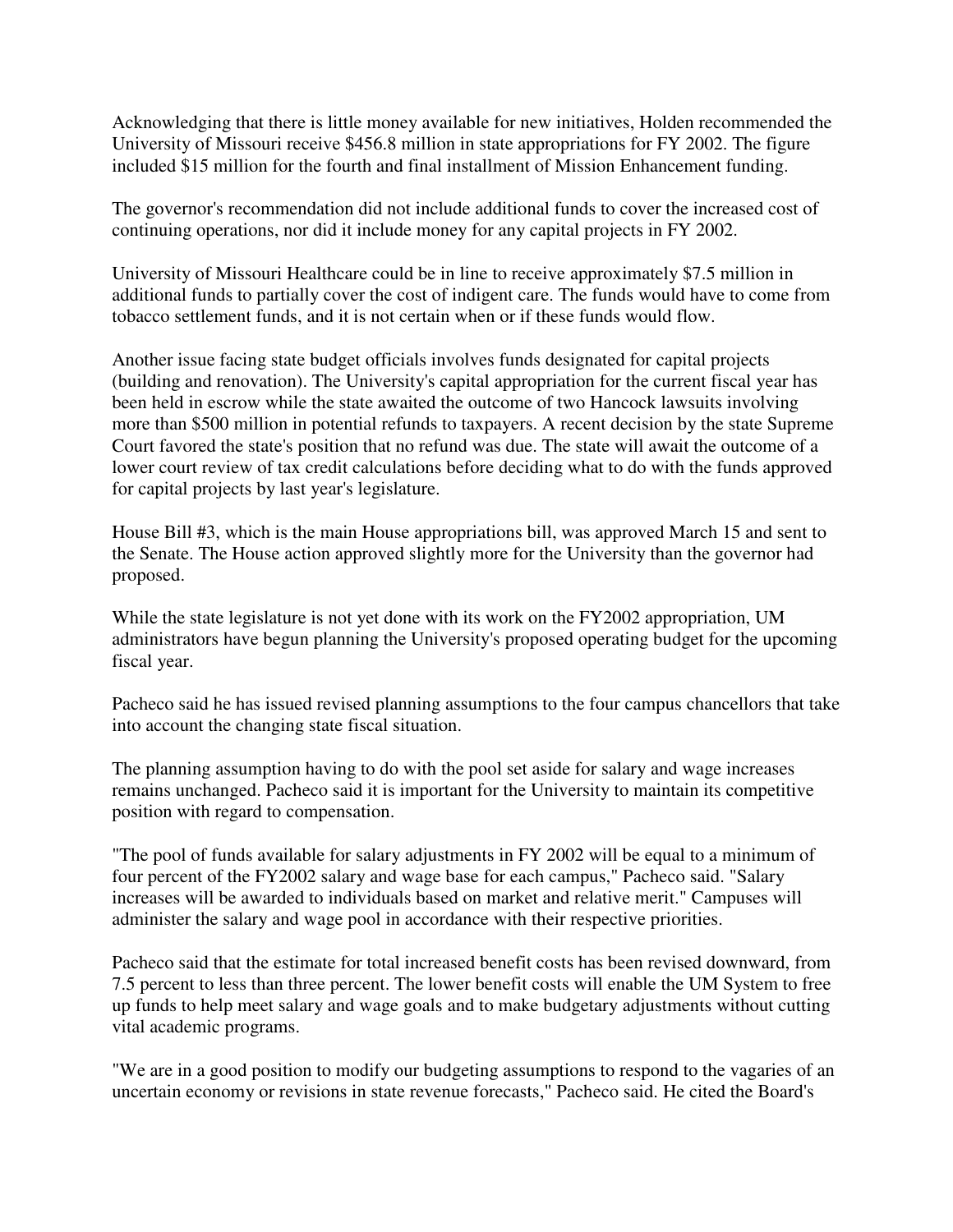strategic plan, which continues to provide the Board members and administration officials with an effective framework for making planning decisions and allocating resources.

"Each of the campuses has developed projections and plans to address budgeting shortfalls," Pacheco said. "I am convinced that real cost efficiencies can be achieved that will help us meet our responsibilities to use the taxpayers' money as wisely as possible while making our institution even better."

# **Task force to examine achievement gap in schools**



The Board heard a report from Curator Malaika Horne March 22 on the status of the Missouri K-16 Coalition. The coalition, a partnership of the Coordinating Board for Higher Education, the State Board of Education and the UM Board of Curators, has launched a new project to focus on eliminating the achievement gap now seen in schools.

The Task Force on Achievement Gap Elimination, chaired by former Missouri Commissioner of Higher Education Charles McClain, is charged with developing recommendations to close the achievement gap.

Horne said task force members are considering ways to improve and enhance the quality of teaching in order to improve the performance of all students.

She said particular attention will be paid to closing the achievement gaps that exist between performance levels of underrepresented groups and those of other Missouri populations. The task force will issue its report in February 2002.

"It is expected that task force recommendations will include performance indicators to ensure accountability as the state monitors and provides incentives for improving teacher quality and student achievement," Horne said.

# **Alumni Alliance gives awards for oustanding service**

The UM System's Alumni Alliance honored six individuals for outstanding service to the University at the annual Legislative Recognition Day, Feb. 21, in Jefferson City.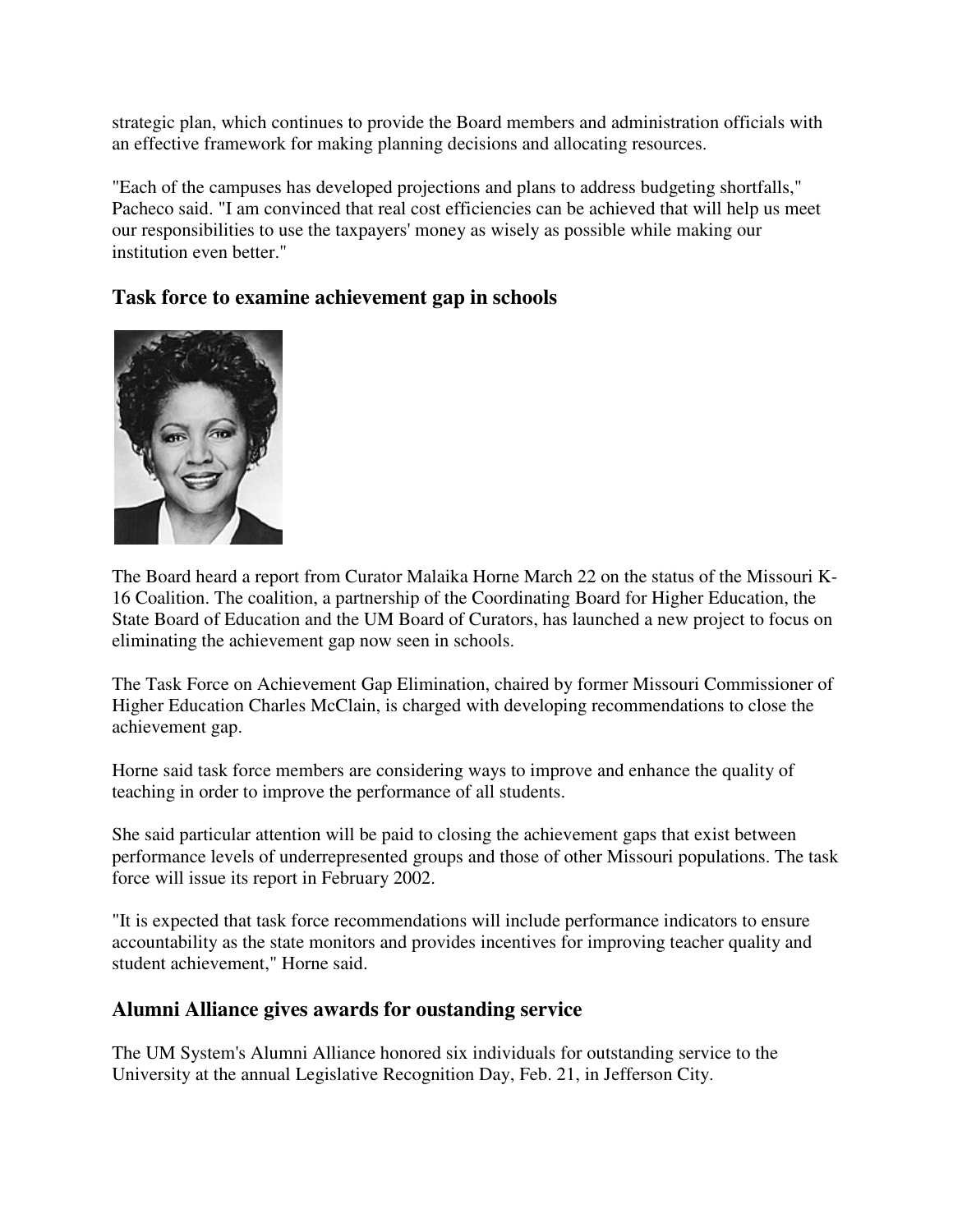

U.S. Sen. Kit Bond

**U.S. Sen. Christopher S. Bond** received the 2001 award for Outstanding Service to the University of Missouri System. A sixth-generation Missourian, Bond was re-elected to a third term in 1998. Throughout his career, Sen. Bond has won legislative victories fighting for education reform and children's issues, bringing tax relief to families and working for a balanced budget.

Sen. Bond began his political career when he was elected state auditor of Missouri in 1970 after serving one year as assistant attorney general. Twice elected Governor of Missouri — in 1972 and 1980— Sen. Bond graduated with honors from the Woodrow Wilson School of Public and International Affairs at Princeton University in 1960. He was first in his class when he received his law degree from the University of Virginia in 1963.

As a member of the Budget Committee and the chairman of an Appropriations Subcommittee, Bond played a key role in restoring fiscally sound policies to the federal government through passage of the first balanced budget in a generation in 1997, and holding the line on spending in subsequent years.

In Missouri, Sen. Bond secured funding for the UM-St. Louis Regional Center for Education and Work, as well as for a Teacher Workforce Replenishment program. At the UM-Rolla, he brought financial support for research on land mine detection, earthquake hazard mitigation and Naval ship survivability.

UM-Columbia has benefited from Sen. Bond's support on behalf of the Ellis Fischel Cancer Center, the Research Reactor and most significantly, the new Life Sciences Center.

At UM-Kansas City, Sen. Bond has been instrumental in securing federal support for the Juvenile Justice Center and for the Elderly Nursing Home Center.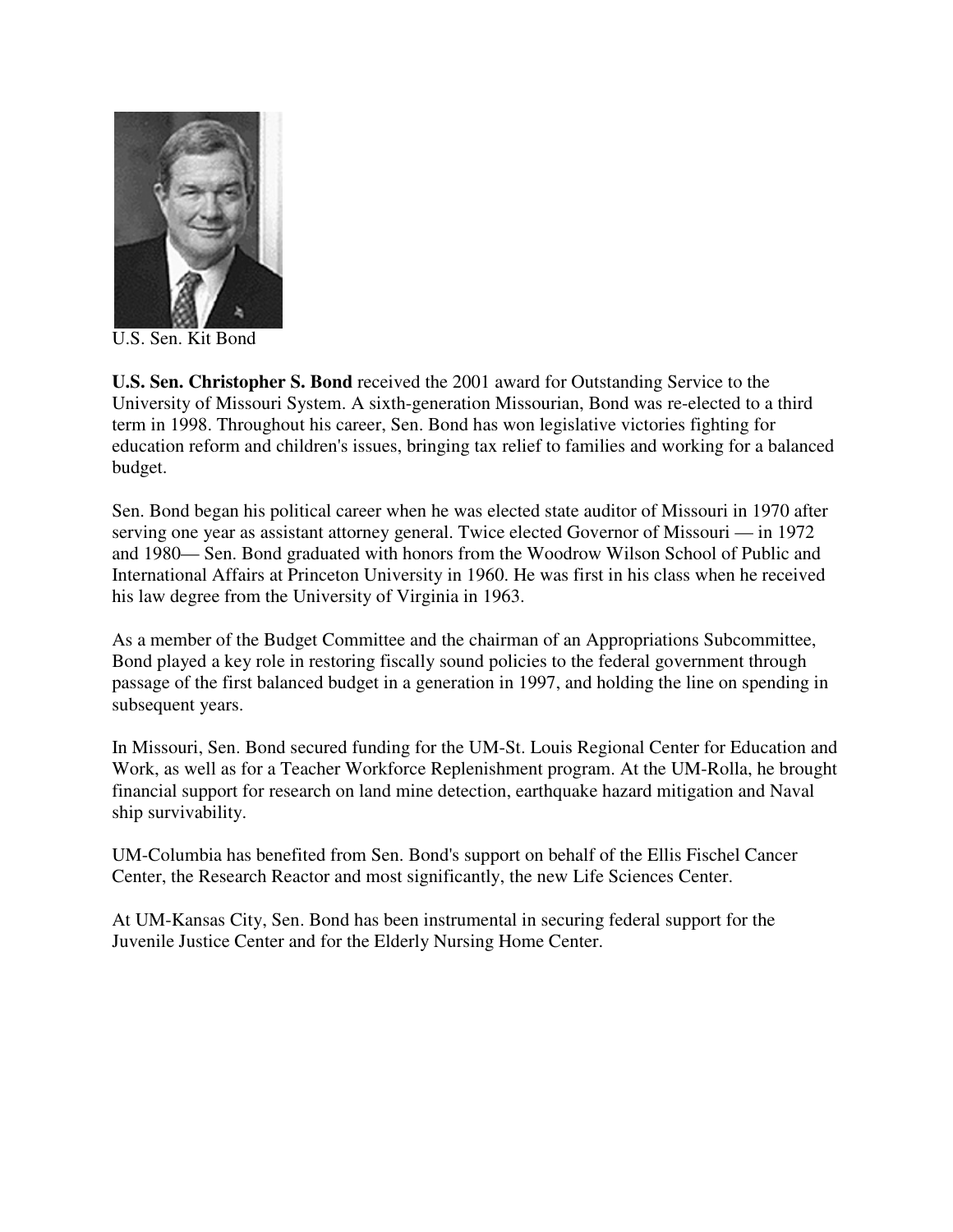

Sen. Ken Jacob

**Sen. Ken Jacob** (D-Columbia) received the award for Outstanding Alumni Service to UM-Columbia. Jacob was elected to the Missouri Senate in 1998 to represent Boone, Howard and Randolph counties.

He also served in the Missouri House of Representatives from 1982-1996. He earned a bachelor's degree in education from UM-Columbia and is certified to teach history and economics. He also holds master's degrees in education counseling and public administration, and a law degree from UM-Columbia.

Sen. Jacob was the original sponsor of the "Bright Flight" program, designed to encourage the state's top high school students to attend Missouri colleges and universities by providing \$2,000 annual scholarships.

Jacob also sponsored the Missouri College Guarantee program, which uses proceeds from gaming to provide need-based funding to students from low-income families. It also provides scholarship amounts up to the annual total fees assessed by the University, and could become Missouri's primary student financial aid fund.



Pictured from left to right: Robert Berry, Linda Collier and Larry Bock

**Linda M. Collier,** assistant professor of communication studies and Director of Debate at UM-Kansas City, received the award for Outstanding Alumni Service to UM-Kansas City. Collier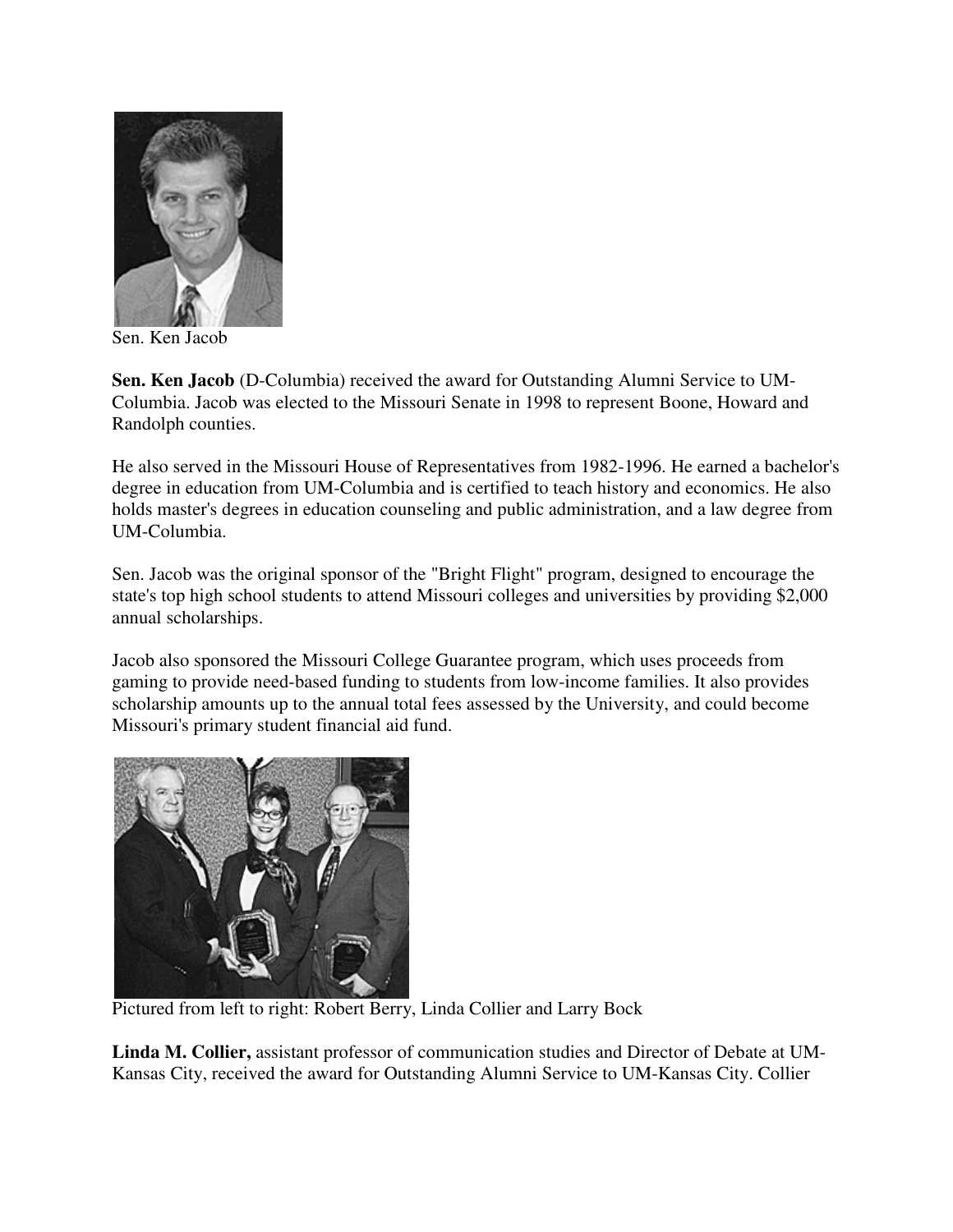earned a bachelor's degree in communication studies and a juris doctor degree, both from UM-Kansas City, in 1979 and 1982, respectively.

Starting as a part-time debate coach, Collier led the UM-Kansas City debate program from nonexistence to national champion. Under the direction of Collier, the debate team has gained a national reputation for excellence and has consistently ranked high in the ratings, surpassing teams from institutions such as Harvard and West Point.

Collier was instrumental in the germination and evolution of "DEBATE Kansas City," a program designed to bring debate to Kansas City high schools that had no established debate programs. This program has gained national recognition and has created a strong link between UM-Kansas City and the high school students who participate in the program.

Collier and her teams have been featured in numerous magazine and newspaper articles recognizing the level of excellence that they have brought to the UM-Kansas City debate program.

**Robert T. Berry,** manager of the St. Louis regional operations for Burns & McDonnell, received the award for Outstanding Alumni Service to UM-Rolla. A 1972 graduate of UM-Rolla, Berry also earned a master's degree in engineering management from Boston University and a master's in environmental health engineering and a doctoral degree in engineering, both from the University of Kansas.

In his current position Berry is responsible for project development and procurement in the St. Louis area. He has ultimate responsibility for cost control, quality control, schedule control and manpower planning. He is the principal in charge of the Lambert-St. Louis International Airport Expansion, a \$1.8 billion project.

Berry joined Burns & McDonnell in 1976 after four years as a U.S. Army engineer officer in Germany and the U.S. Prior to his current assignment, Berry served as director of project development for Burns & McDonnell's environmental-civil division.



Sen. Stephen Stoll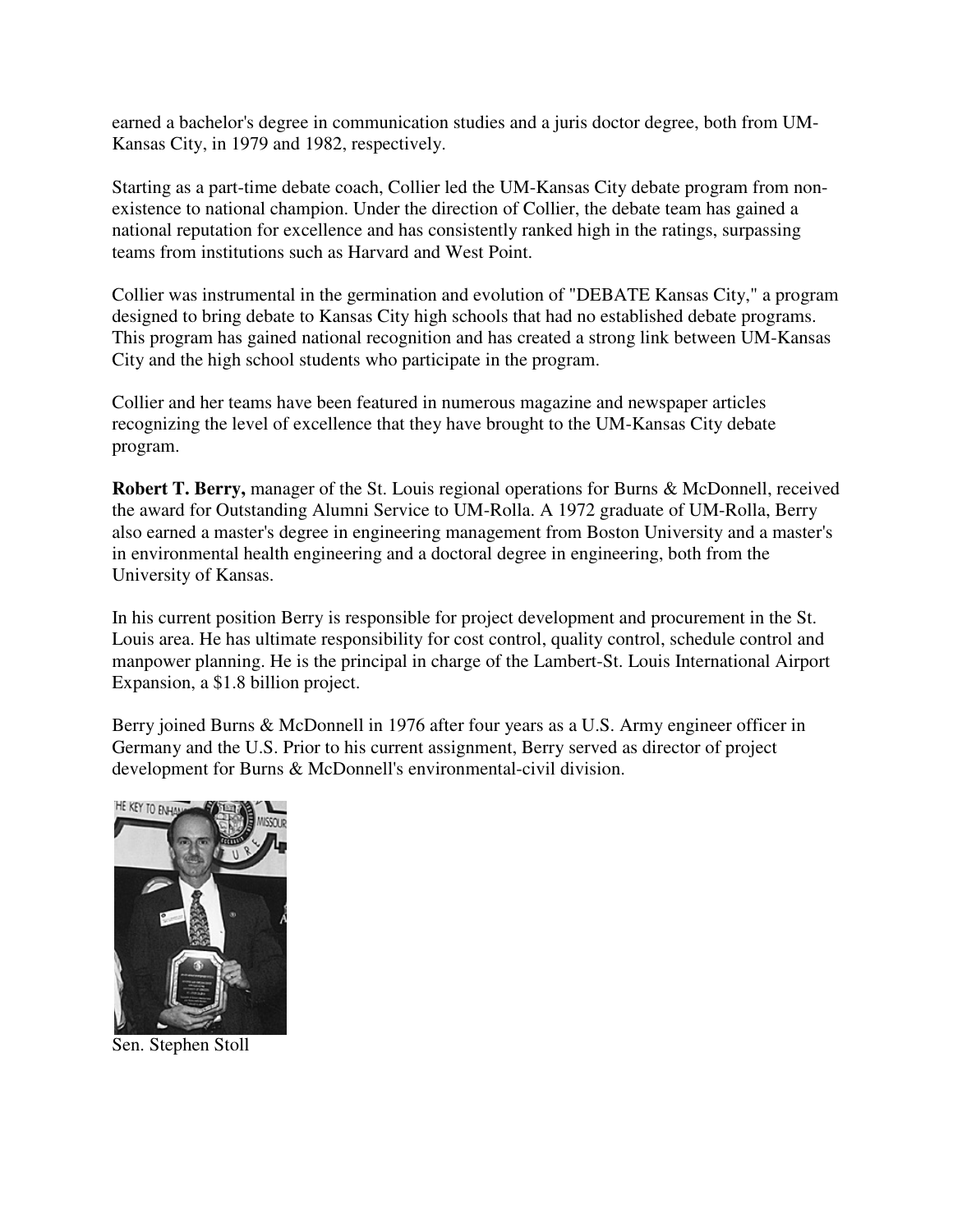**Sen. Stephen Stoll** (D-Jefferson County) received the award for Outstanding Alumni Service to UM-St. Louis. Sen. Stoll was elected to the Missouri House in 1992 and re-elected in 1994 and 1996. He was elected to the Missouri Senate in November 1998. Stoll is chairman of Elections, Veterans Affairs and Corrections. He serves as vice-chair of Ways and Means and is a member of Agriculture, Conservation, Parks and Tourism; Commerce and Environment; Education; and Local Government and Economic Development.

Sen. Stoll received a bachelor of arts degree in political science from UM-Columbia in 1970 and a master's of education-reading specialist degree from UM-St. Louis.

Sen. Stoll is a member of the Education Commission of the States and of the National Education Goals Panel, organizations dedicated to improving education in the U.S. He is a member of the Missouri Commission on the Future of Teaching and also serves on the advisory board of UM-Columbia's Center for Educational Policy Analysis.

**Larry Bock,** a native of Gordonville, Mo., received the award for Outstanding Service to University Outreach and Extension. Bock has farmed for 35 years and been in agri-sales for more than 25 years.

A Cape Girardeau County commissioner and a member of the county outreach and extension council, Bock also served two terms on the President's Advisory Council for Extension and several terms on the state Agricultural Stabilization and Conservation Service Committee.

Bock also played a prominent role at the state level by initiating a successful effort to provide health and retirement benefits to approximately 100 extension and administrative staff in every county.

He also chaired the building committee for Cape Girardeau County's new extension center, a task that required considerable fundraising. In addition, he directed the planning, bidding and construction of the 8,000-square-foot facility.

# **UMKC project could help startup ventures out of science and technology**



David Bodde

A "technology andnew ventures project" at UM-Kansas City is currently being developed to teach students how to combine technology and entrepreneurship to establish new businesses that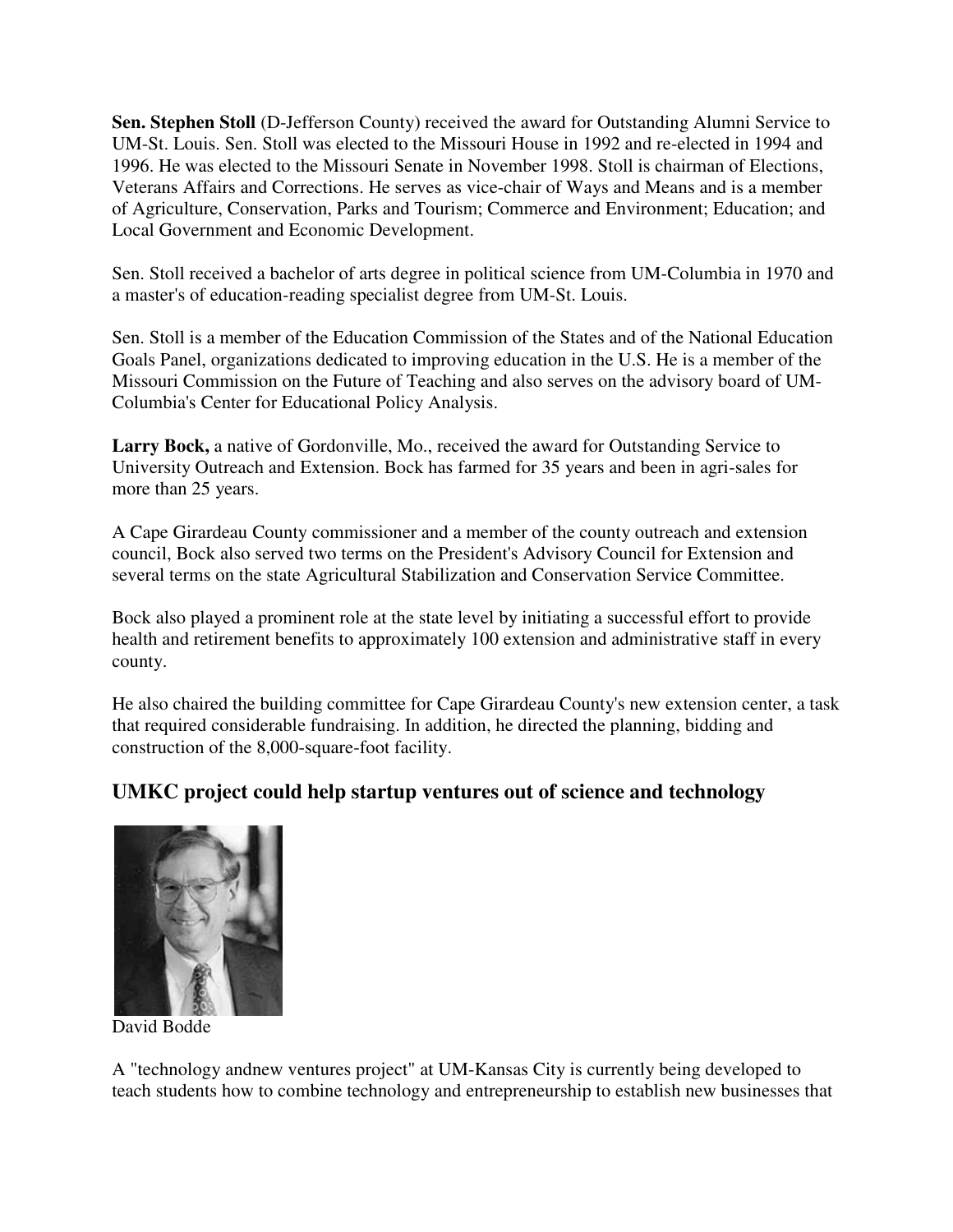could also help spark the state's economy. David Bodde, the Charles N. Kimball/Missouri Chair in Management Technology and Innovations at UM-Kansas City, is using part of a National Science Foundation grant to create a unique on-line educational tool that could make the University a prominent model on the Internet as a valuable resource for entrepreneurship and technology.

As part of the project Bodde is developing an Internet-enabled learning tool called "LearningSpace." Its purpose is to help entrepreneurs, investors, and students of engineering, business, and the sciences to create successful new business ventures.

"The challenge facing universities is to use technology to reach constituencies that were previously unavailable," Bodde told Curators March 22. By providing much of the subject matter online, instructors are able to work with teams to develop new ventures. When complete his project could provide continuing education and serve as a resource for state incubators.

Secondly, Bodde said, the project could address the challenge to build Missouri's economy through entrepreneurial success.

LearningSpace can provide a variety of learning tools for entrepreneurship and technology including a tutorial, work spaces, games and simulations.

Bodde said LearningSpace can be used with a suite of associated tools for courses in entrepreneurship - especially those combining students of business with students of science and engineering.

Bodde's work also has won support from the Center for Entrepreneurial Leadership of the Ewing Marion Kauffman Foundation, Sprint Corporation and the National Alliance of Clean Energy Business Incubators. "The LearningSpace partnership provides the rapidly changing business context of contemporary technology — emphasizing markets, finance, and the behavior of the entrepreneurial team. We intend it to be informative, interactive, diagnostic and fun to use," Bodde said.

"Educators and mentors who seek to move their students closer to an actual startup must either provide that context through lectures or require the students to discover the relevant information on their own," he said. "LearningSpace provides the context unique to building technology companies."

LearningSpace helps to combine practitioners and students with diverse talents (engineering, science, and business) into balanced management teams, Bodde said. "As a result, student business plans will be more mature than was otherwise possible - and a few might be sufficiently well developed that new companies could be built directly from them."

Bodde said LearningSpace has the potential to assist other universities in stimulating the economies in their regions.